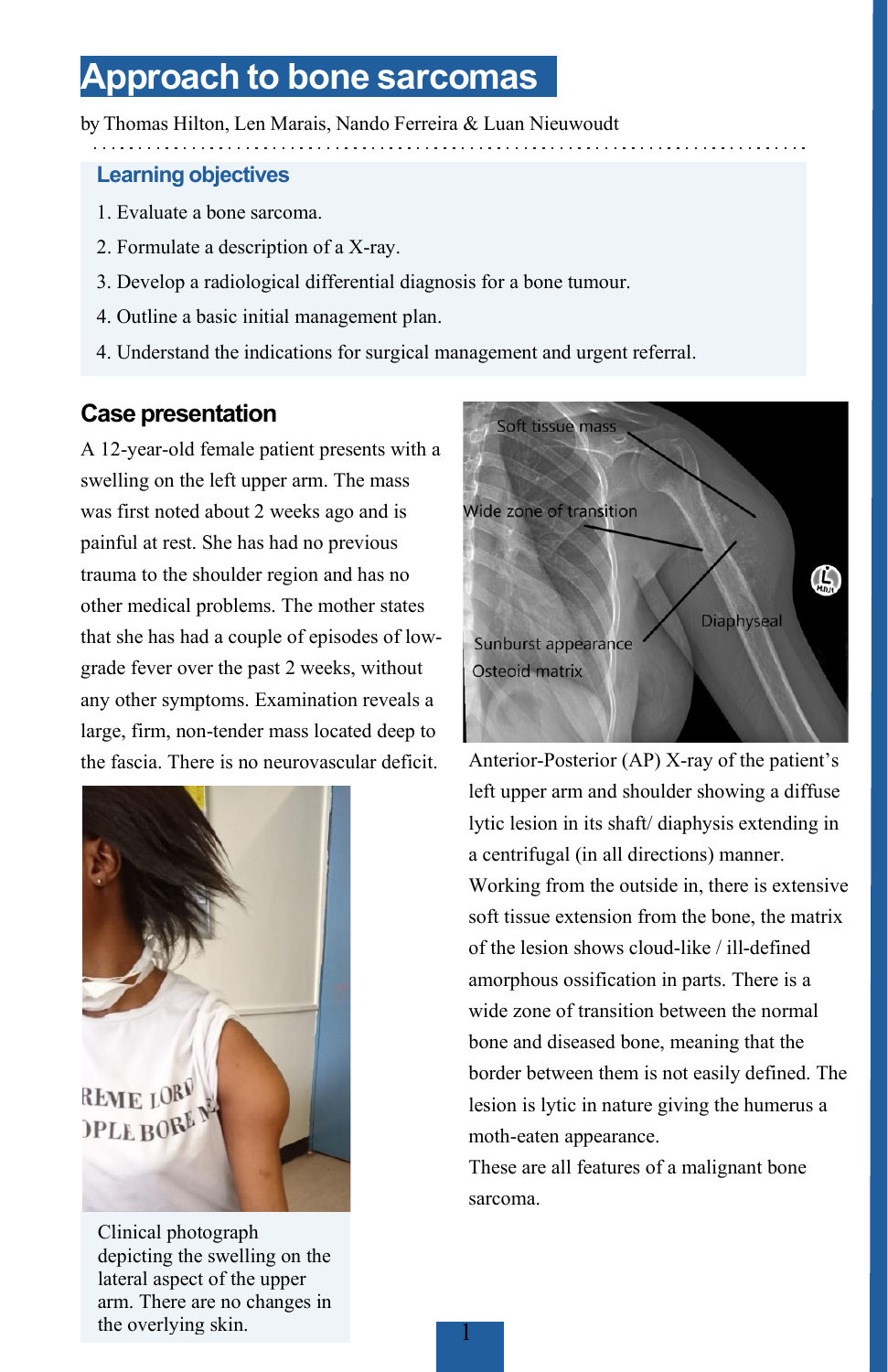

A MRI showing an axial image of the above patient's mass. It shows a large soft tissue mass originating from the left humerus. The neurovascular bundle is displaced medially, as are the surrounding muscles of the upper arm. Hopefully neoadjuvant chemotherapy will help to reduce the size of the lesion and allow limb salvage.



A MRI image showing a coronal view of the patient's tumour. It looks different from the image above because the sequence of the MRI is different. It shows the extent of the tumour up and down the arm. This is a fluid-sensitive sequence and helps to show inflammation and oedema caused by the tumour.



Post-operative X-ray showing wide resection of the tumour. The skeletal defect has been reconstructed with a modular reverse total shoulder tumour prosthesis.

# **History**

Ask for important components in the history such as:

**Duration:** How long has the mass been there? **Progression:** Is it enlarging? Does it ever decrease in size? Is the size constant? **Associations:** Is the mass painful, and if so, when? Any other symptoms associated with the mass? Any fever, night sweats or loss of weight?

**Etiology:** History of trauma? Symptoms suggestive of infection, i.e. fever, etc? Previous/other masses? Previous medical history? Previous surgical history?

# **Examination**

Structure your examination into inspection, palpation and movement.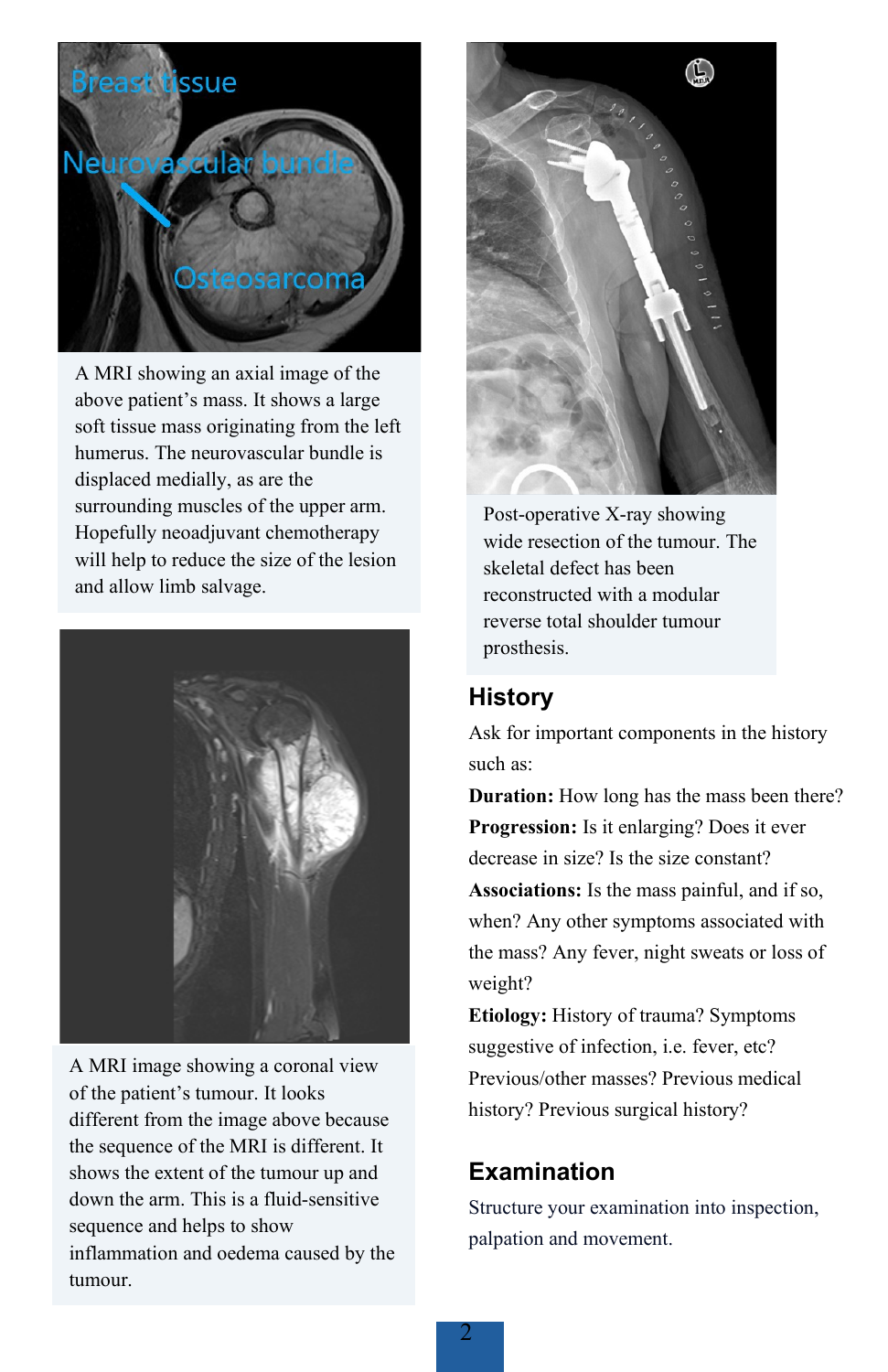#### **Look**

- Site: Determine location of the mass
- Superficial or deep to the fascia?
- Size: width x length x depth
- Shape: What is the shape of the lesion?
- State of overlying skin: Are there any skin changes?

### **Feel**

- Temperature: Does the overlying skin feel warm?
- Consistency: Soft, spongy, rubbery hard, bony hard? Does it fluctuate? Is it pulsatile?
- Margin: Indistinct or clearly defined border?
- Tenderness: Is it tender?

#### **Move**

- -Surrounding structures: Is it attached to the skin or underlying bone? An intramuscular mass becomes more difficult to feel and less mobile when the muscle in which it is located contracts.
- Any lymphadenopathy?
- Range of motion of adjacent joints.

#### **Regional neurovascular examination**

Examine distal pulses and peripheral nerve function.

#### **Systemic examination**

- General examination.
- Identify any other areas of involvement (metastases).

# **Special investigations Plain film X-rays**

On X-rays you will gain important information (see chapter on approach to orthopaedic X-ray). Specifically look for:

- **IDENTIFY View, patient and date**
- Is the patient skeletally mature?
- **Single or multiple lesions**
- **Bone** involved
- Part of bone involved (epiphyseal, metaphyseal or diaphyseal?)
- Medullary, cortical or periosteal
- **Lytic, mixed or sclerotic appearance**
- **Appearance of tumour matrix (ossified** or calcified)
- Zone of transition (narrow or wide, i.e. clearly demarcated or not)
- Cortical destruction, thinning or expansion?
- Periosteal reaction present?
- Pathological fracture?
- Soft tissue extension?

#### **MRI scan**

The MRI scan is important to differentiate sarcomas from infections and to evaluate soft tissue components, and the integrity ofthe neurovascular bundle. This is often a diagnostic modality which is performed at specialised centres.

## **Systemic staging**

A CT scan of the chest and abdomen, as well as a technetium bone scan allow assessment of the patient for skip lesions or metastases and stage the progression of the disease.

# **Differential diagnoses**

Infections (bacterial, TB, fungal, parasitic)and traumatic causes (fracture callus, myositis ossificants, seroma/hematoma) are important